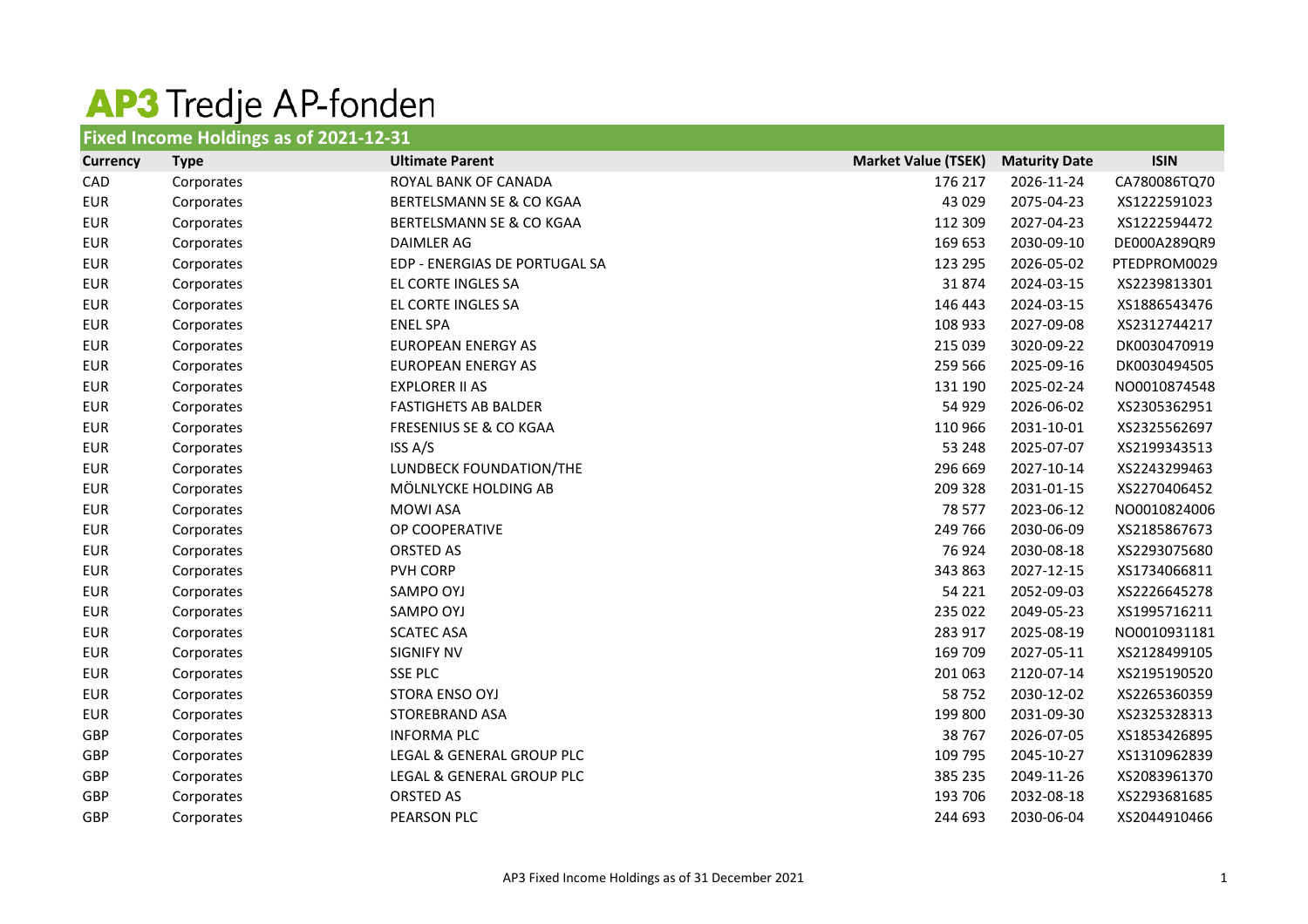| <b>Currency</b> | <b>Type</b> | <b>Ultimate Parent</b>             | <b>Market Value (TSEK)</b> | <b>Maturity Date</b> | <b>ISIN</b>  |
|-----------------|-------------|------------------------------------|----------------------------|----------------------|--------------|
| <b>GBP</b>      | Corporates  | ROTHESAY LIFE PLC                  | 194 961                    | 2026-07-12           | XS2027400063 |
| <b>GBP</b>      | Corporates  | ROTHESAY LIFE PLC                  | 424 320                    | 2025-10-30           | XS1312953596 |
| <b>NOK</b>      | Corporates  | <b>DNB BANK ASA</b>                | 52 790                     | 2119-09-27           | NO0010858749 |
| <b>NOK</b>      | Corporates  | <b>GLX HOLDING AS</b>              | 42 501                     | 2023-12-08           | NO0010812092 |
| <b>NOK</b>      | Corporates  | <b>ORKLA ASA</b>                   | 108 627                    | 2031-06-04           | NO0011013716 |
| <b>NOK</b>      | Corporates  | <b>ORKLA ASA</b>                   | 130 075                    | 2028-06-07           | NO0011013708 |
| <b>SEK</b>      | Corporates  | <b>ARISE AB</b>                    | 44 947                     | 2022-03-31           | SE0009607088 |
| <b>SEK</b>      | Corporates  | COOR SERVICE MANAGEMENT HOLDING AB | 10 10 2                    | 2024-03-20           | SE0012377299 |
| <b>SEK</b>      | Corporates  | <b>ELEKTA AB</b>                   | 173 222                    | 2028-12-14           | SE0016274278 |
| <b>SEK</b>      | Corporates  | <b>ELLEVIO</b>                     | 4 644 549                  | 2040-06-01           |              |
| <b>SEK</b>      | Corporates  | <b>ELLEVIO AB</b>                  | 254 991                    | 2027-06-11           | XS2187708198 |
| <b>SEK</b>      | Corporates  | <b>ELLEVIO AB</b>                  | 373 714                    | 2025-02-12           | XS1768718576 |
| <b>SEK</b>      | Corporates  | <b>EPIROC AB</b>                   | 134 826                    | 2026-05-18           | XS2258568695 |
| <b>SEK</b>      | Corporates  | HEMSÖ FASTIGHETER AB               | 124 558                    | 2026-12-02           | XS2417533523 |
| <b>SEK</b>      | Corporates  | HEMSÖ FASTIGHETER AB               | 147 769                    | 2025-11-25           | XS2263780657 |
| <b>SEK</b>      | Corporates  | <b>HEMSO FASTIGHETS AB</b>         | 256 822                    | 2024-10-02           | XS1692152785 |
| <b>SEK</b>      | Corporates  | <b>HEXAGON AB</b>                  | 100 717                    | 2025-09-17           | SE0013104130 |
| <b>SEK</b>      | Corporates  | <b>HOLMEN AB</b>                   | 149 027                    | 2025-08-28           | SE0012676195 |
| <b>SEK</b>      | Corporates  | IF SKADEFÖRSÄKRING HOLDING AB      | 330 703                    | 2026-03-17           | XS2077655624 |
| <b>SEK</b>      | Corporates  | <b>INDUSTRIVÄRDEN AB</b>           | 106 223                    | 2025-02-20           | SE0012676757 |
| <b>SEK</b>      | Corporates  | <b>INDUSTRIVÄRDEN AB</b>           | 125 402                    | 2026-02-23           | SE0013882834 |
| <b>SEK</b>      | Corporates  | <b>JERNHUSEN AB</b>                | 115 279                    | 2025-04-23           | SE0013359601 |
| <b>SEK</b>      | Corporates  | L E LUNDBERGFORETAGEN AB           | 243 912                    | 2027-06-03           | SE0013882750 |
| <b>SEK</b>      | Corporates  | LANDSHYPOTEK EKONOMISK FORENING    | 26 095                     | 2031-03-03           | SE0013104445 |
| <b>SEK</b>      | Corporates  | LANSFORSAKRINGAR AB                | 148 361                    | 2025-09-25           | SE0013104155 |
| <b>SEK</b>      | Corporates  | <b>NORSK HYDRO ASA</b>             | 213 995                    | 2022-11-07           | NO0010809676 |
| <b>SEK</b>      | Corporates  | OREXO AB                           | 111 257                    | 2025-02-11           | SE0015193958 |
| <b>SEK</b>      | Corporates  | RIKSHEM AB                         | 147 762                    | 2026-01-19           | XS2288091874 |
| <b>SEK</b>      | Corporates  | RIKSHEM AB                         | 164 561                    | 2025-12-11           | XS2188806066 |
| <b>SEK</b>      | Corporates  | RIKSHEM AB                         | 301 564                    | 2025-02-03           | XS2112951392 |
| <b>SEK</b>      | Corporates  | <b>SBAB BANK AB</b>                | 4 1 5 6                    | 2170-12-05           | SE0012193779 |
| <b>SEK</b>      | Corporates  | <b>SBAB BANK AB</b>                | 57 165                     | 2170-03-05           | SE0012193787 |
| <b>SEK</b>      | Corporates  | <b>SBAB BANK AB</b>                | 87 326                     | 2024-06-20           | XS2015229516 |
| <b>SEK</b>      | Corporates  | <b>SBAB BANK AB</b>                | 159 020                    | 2026-02-25           | SE0013102050 |
| <b>SEK</b>      | Corporates  | <b>SCANIA CV AB</b>                | 149 147                    | 2024-09-02           | XS2382157571 |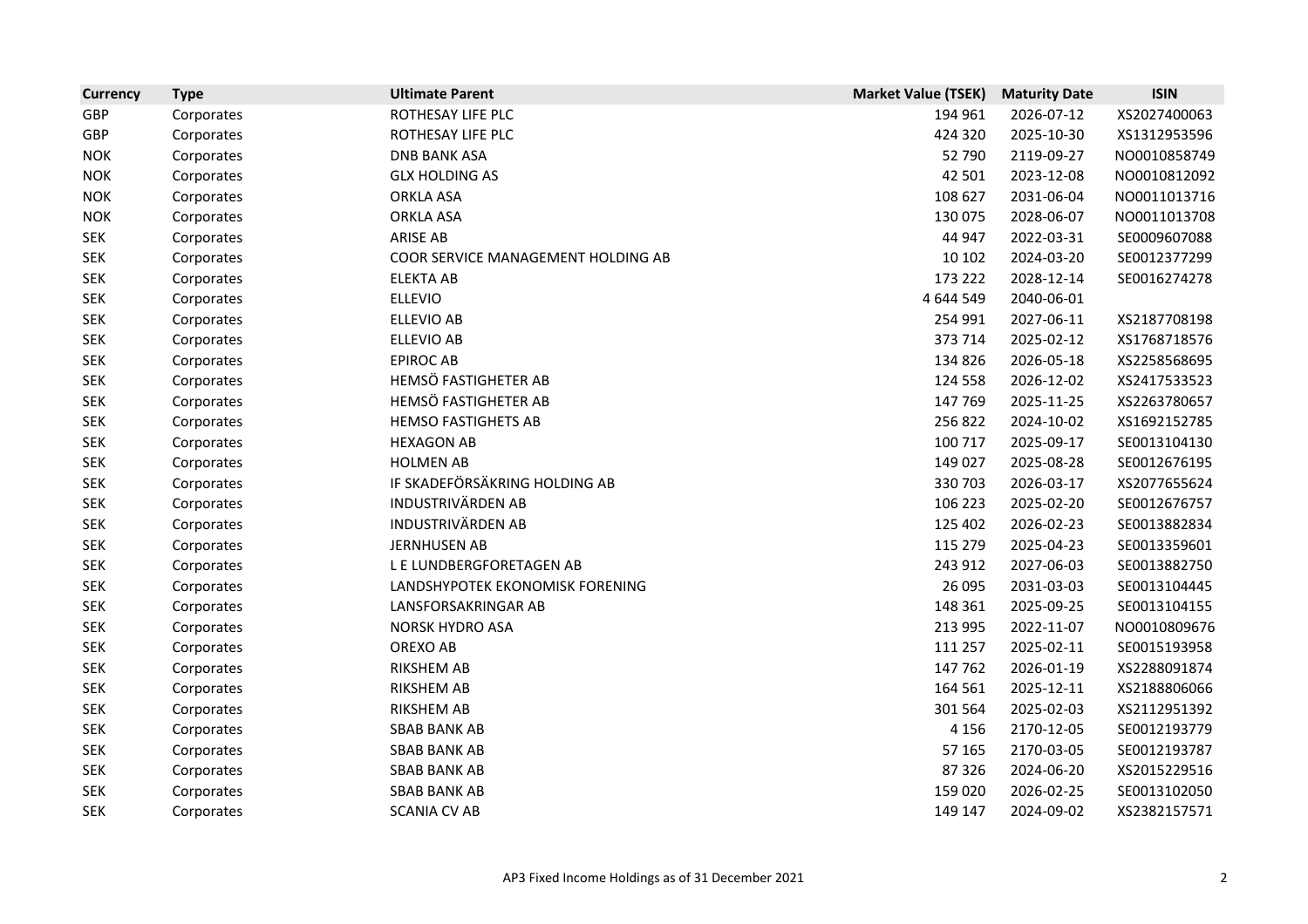| <b>Currency</b> | <b>Type</b> | <b>Ultimate Parent</b>        | <b>Market Value (TSEK)</b> | <b>Maturity Date</b> | <b>ISIN</b>  |
|-----------------|-------------|-------------------------------|----------------------------|----------------------|--------------|
| <b>SEK</b>      | Corporates  | <b>SCANIA CV AB</b>           | 202 744                    | 2023-01-24           | XS2108957874 |
| <b>SEK</b>      | Corporates  | <b>SINCH AB</b>               | 147 256                    | 2024-11-27           | SE0013382140 |
| <b>SEK</b>      | Corporates  | <b>SSAB AB</b>                | 72 600                     | 2024-06-26           | XS2017330221 |
| <b>SEK</b>      | Corporates  | <b>SSAB AB</b>                | 116 269                    | 2026-06-16           | XS2353270239 |
| <b>SEK</b>      | Corporates  | <b>SSCP LAGER BIDCO</b>       | 137 316                    | 2024-10-31           | SE0013358686 |
| <b>SEK</b>      | Corporates  | STOCKHOLM EXERGI HOLDING AB   | 123 421                    | 2028-05-11           | SE0013102241 |
| <b>SEK</b>      | Corporates  | STOCKHOLM EXERGI HOLDING AB   | 137 248                    | 2027-09-17           | SE0013101912 |
| <b>SEK</b>      | Corporates  | STOCKHOLM EXERGI HOLDING AB   | 312 111                    | 2025-02-24           | SE0010599019 |
| <b>SEK</b>      | Corporates  | STORA ENSO OYJ                | 79 940                     | 2024-02-20           | XS1953910764 |
| <b>SEK</b>      | Corporates  | STORA ENSO OYJ                | 317 770                    | 2025-04-29           | XS2163334621 |
| <b>SEK</b>      | Corporates  | SVENSKA CELLULOSA AB SCA      | 198 263                    | 2028-06-21           | SE0013102381 |
| <b>SEK</b>      | Corporates  | SVENSKA CELLULOSA AB SCA      | 333 979                    | 2027-09-23           | SE0013882586 |
| <b>SEK</b>      | Corporates  | <b>SWEDISH MATCH AB</b>       | 151 746                    | 2022-05-30           | XS1619638528 |
| <b>SEK</b>      | Corporates  | <b>SWEDISH MATCH AB</b>       | 399 244                    | 2026-02-24           | XS2306815114 |
| <b>SEK</b>      | Corporates  | TELE2 AB                      | 110 245                    | 2025-06-10           | XS2187707463 |
| <b>SEK</b>      | Corporates  | TELIA CO AB                   | 163 441                    | 2077-10-04           | XS1590778889 |
| <b>SEK</b>      | Corporates  | <b>TELIA CO AB</b>            | 215 191                    | 2077-10-04           | XS1590783533 |
| <b>SEK</b>      | Corporates  | VASAKRONAN HOLDING AB         | 90 960                     | 2023-01-16           | SE0010766121 |
| <b>SEK</b>      | Corporates  | VASAKRONAN HOLDING AB         | 227 922                    | 2027-01-22           | XS2107359171 |
| <b>SEK</b>      | Corporates  | VASAKRONAN HOLDING AB         | 421 539                    | 2026-04-02           | XS2150179237 |
| <b>SEK</b>      | Corporates  | <b>VOLVO TREASURY AB</b>      | 150 721                    | 2023-09-28           | XS2237377572 |
| <b>SEK</b>      | Corporates  | <b>VOLVO TREASURY AB</b>      | 150 737                    | 2022-11-04           | XS2075253240 |
| <b>SEK</b>      | Corporates  | <b>VOLVO TREASURY AB</b>      | 158 148                    | 2024-05-06           | XS2168406408 |
| <b>SEK</b>      | Corporates  | <b>VOLVOFINANS BANK AB</b>    | 84 493                     | 2024-10-25           | SE0013883279 |
| <b>SEK</b>      | Corporates  | <b>VOLVOFINANS BANK AB</b>    | 121 135                    | 2025-01-27           | SE0012194017 |
| <b>SEK</b>      | Corporates  | <b>WILLHEM AB</b>             | 50 30 3                    | 2022-12-04           | SE0012676088 |
| <b>SEK</b>      | Corporates  | <b>WILLHEM AB</b>             | 100 730                    | 2025-02-22           | SE0012193993 |
| <b>SEK</b>      | Corporates  | WILLHEM AB                    | 147 995                    | 2025-09-30           | SE0016274138 |
| <b>SEK</b>      | Corporates  | <b>WILLHEM AB</b>             | 151 691                    | 2025-02-22           | SE0012193985 |
| <b>USD</b>      | Corporates  | <b>APPLE INC</b>              | 353 860                    | 2028-02-08           | US037833EC07 |
| <b>USD</b>      | Corporates  | ASTRAZENECA PLC               | 110 029                    | 2030-08-06           | US046353AW81 |
| <b>USD</b>      | Corporates  | ASTRAZENECA PLC               | 208 024                    | 2029-01-17           | US046353AT52 |
| <b>USD</b>      | Corporates  | DAIMLER TRUCK HOLDING AG      | 136 675                    | 2026-12-14           | USU2340BAF41 |
| <b>USD</b>      | Corporates  | <b>DANONE SA</b>              | 48 269                     | 2026-11-02           | USF12033TP59 |
| <b>USD</b>      | Corporates  | EDP - ENERGIAS DE PORTUGAL SA | 222 327                    | 2028-01-24           | XS2233217558 |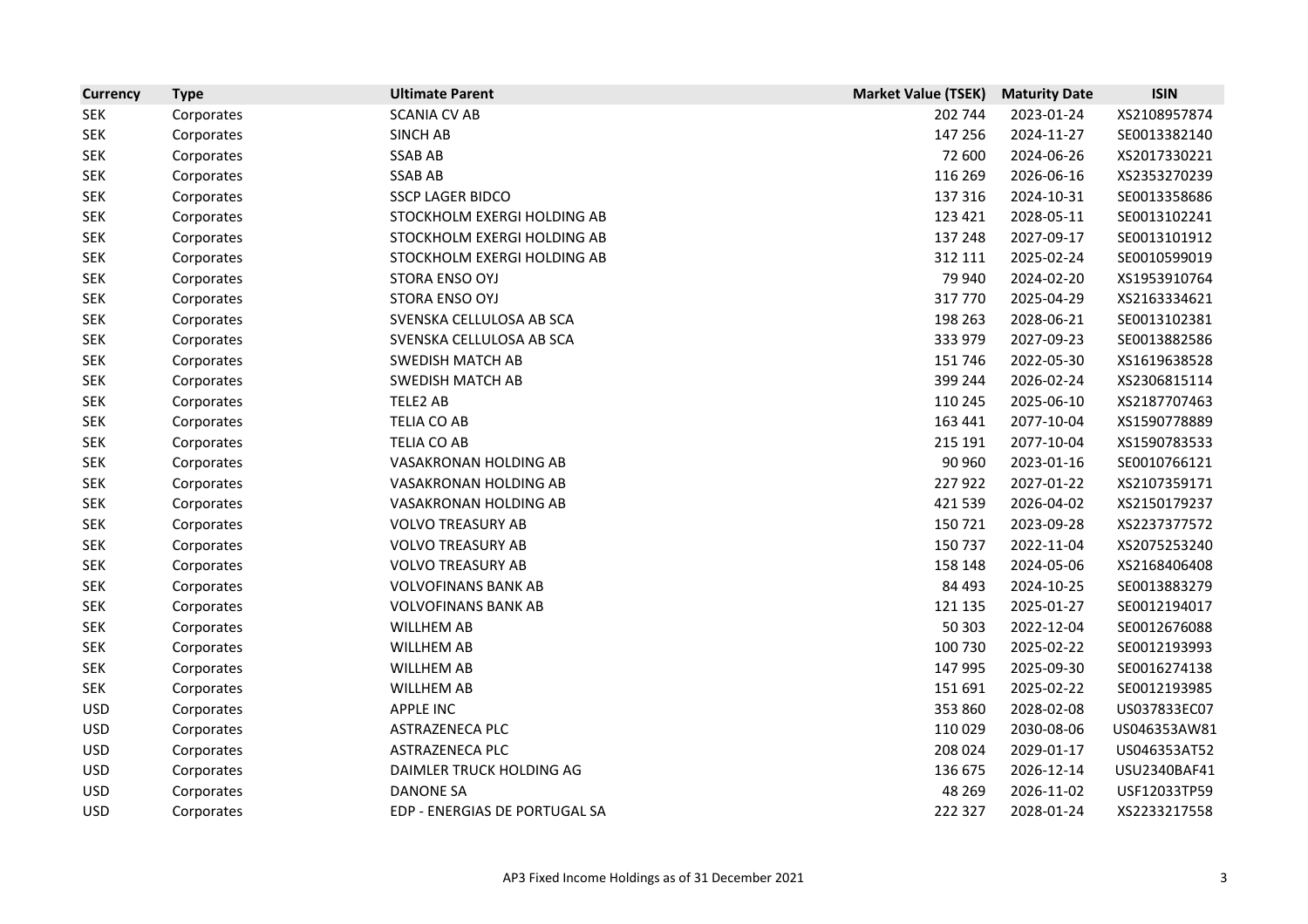| <b>Currency</b> | <b>Type</b>              | <b>Ultimate Parent</b>                               | <b>Market Value (TSEK)</b> | <b>Maturity Date</b> | <b>ISIN</b>  |
|-----------------|--------------------------|------------------------------------------------------|----------------------------|----------------------|--------------|
| <b>USD</b>      | Corporates               | ENBW ENERGIE BADEN-WUERTTEMBERG AG                   | 283 260                    | 2077-04-05           | XS1498442521 |
| <b>USD</b>      | Corporates               | JOHNSON CONTROLS INTERNATIONAL PLC                   | 174 449                    | 2030-09-15           | US47837RAA86 |
| <b>USD</b>      | Corporates               | KOMMUNINVEST COOPERATIVE SOCIETY                     | 460 157                    | 2023-04-24           | XS2081157401 |
| <b>USD</b>      | Corporates               | LEGAL & GENERAL GROUP PLC                            | 73 715                     | 2027-03-21           | XS1580239207 |
| <b>USD</b>      | Corporates               | <b>NORDEA BANK ABP</b>                               | 209 637                    | 2026-03-26           | US65559D2A65 |
| <b>USD</b>      | Corporates               | PRUDENTIAL FINANCIAL INC                             | 29 2 68                    | 2044-03-15           | US744320AN25 |
| <b>USD</b>      | Corporates               | PRUDENTIAL FINANCIAL INC                             | 45 677                     | 2030-03-10           | US74432QCG82 |
| <b>USD</b>      | Corporates               | PRUDENTIAL FINANCIAL INC                             | 75 617                     | 2047-09-15           | US744320AW24 |
| <b>USD</b>      | Corporates               | SOCIETE GENERALE SA                                  | 237 097                    | 2120-07-14           | USF84914CU62 |
| <b>USD</b>      | Corporates               | <b>SSE PLC</b>                                       | 158 428                    | 2077-09-16           | XS1572343744 |
| <b>USD</b>      | Corporates               | SVENSKA HANDELSBANKEN AB                             | 332 450                    | 2167-03-01           | XS1952091202 |
| <b>EUR</b>      | Governments & Sovereigns | EUROPEAN INVESTMENT BANK                             | 441858                     | 2026-11-13           | XS1107718279 |
| <b>EUR</b>      | Governments & Sovereigns | <b>KFW</b>                                           | 227 016                    | 2029-06-15           | XS2331327564 |
| <b>EUR</b>      | Governments & Sovereigns | KINGDOM OF SPAIN                                     | 51886                      | 2023-04-30           | ES0000012F84 |
| <b>EUR</b>      | Governments & Sovereigns | KINGDOM OF SPAIN                                     | 104 196                    | 2025-01-31           | ES0000012F92 |
| <b>EUR</b>      | Governments & Sovereigns | KINGDOM OF SPAIN                                     | 104 958                    | 2024-07-30           | ES0000012E85 |
| <b>EUR</b>      | Governments & Sovereigns | KINGDOM OF SPAIN                                     | 110 334                    | 2026-10-31           | ES00000128H5 |
| <b>EUR</b>      | Governments & Sovereigns | KINGDOM OF SPAIN                                     | 112 916                    | 2024-10-31           | ES00000126B2 |
| <b>EUR</b>      | Governments & Sovereigns | KINGDOM OF SPAIN                                     | 113 144                    | 2023-10-31           | ES00000123X3 |
| <b>EUR</b>      | Governments & Sovereigns | KINGDOM OF SPAIN                                     | 116 018                    | 2024-04-30           | ES00000124W3 |
| <b>EUR</b>      | Governments & Sovereigns | KINGDOM OF SPAIN                                     | 168 871                    | 2027-04-30           | ES00000128P8 |
| <b>EUR</b>      | Governments & Sovereigns | KINGDOM OF SPAIN                                     | 223 287                    | 2027-10-31           | ES0000012A89 |
| <b>EUR</b>      | Governments & Sovereigns | REPUBLIC OF FINLAND                                  | 215 933                    | 2029-09-15           | FI4000369467 |
| GBP             | Governments & Sovereigns | <b>INTL FINANCE CORP</b>                             | 666 797                    | 2023-12-15           | XS1854000343 |
| GBP             | Governments & Sovereigns | <b>KFW</b>                                           | 487 962                    | 2026-09-15           | XS2034715305 |
| GBP             | Governments & Sovereigns | UNITED KINGDOM OF GREAT BRITAIN AND NORTHERN IRELAND | 229 467                    | 2031-07-31           | GB00BMGR2809 |
| GBP             | Governments & Sovereigns | UNITED KINGDOM OF GREAT BRITAIN AND NORTHERN IRELAND | 246 145                    | 2029-10-22           | GB00BJMHB534 |
| GBP             | Governments & Sovereigns | UNITED KINGDOM OF GREAT BRITAIN AND NORTHERN IRELAND | 389 505                    | 2028-10-22           | GB00BFX0ZL78 |
| <b>JPY</b>      | Governments & Sovereigns | JAPAN GOVERNMENT BOND                                | 78 956                     | 2031-06-20           | JP1103631M74 |
| <b>JPY</b>      | Governments & Sovereigns | JAPAN GOVERNMENT BOND                                | 158 580                    | 2030-09-20           | JP1103601LA4 |
| <b>JPY</b>      | Governments & Sovereigns | JAPAN GOVERNMENT BOND                                | 161 531                    | 2026-03-10           | JP1120211G41 |
| <b>JPY</b>      | Governments & Sovereigns | JAPAN GOVERNMENT BOND                                | 238 248                    | 2030-03-20           | JP1103581L42 |
| <b>JPY</b>      | Governments & Sovereigns | JAPAN GOVERNMENT BOND                                | 238 425                    | 2028-12-20           | JP1103531K10 |
| <b>JPY</b>      | Governments & Sovereigns | JAPAN GOVERNMENT BOND                                | 248 102                    | 2027-03-10           | JP1120221H48 |
| JPY             | Governments & Sovereigns | JAPAN GOVERNMENT BOND                                | 314 734                    | 2022-05-01           | JP1024121L54 |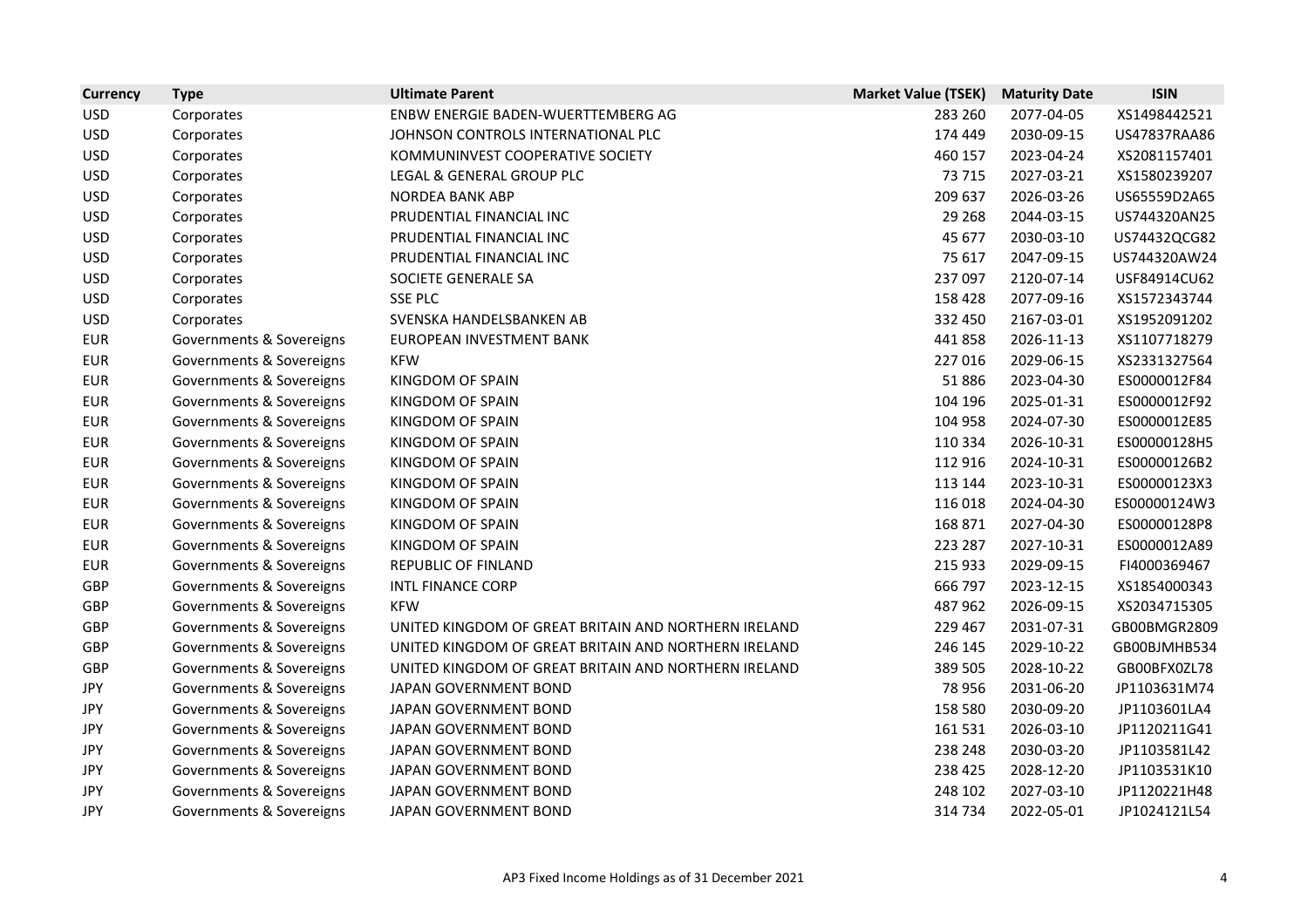| <b>Currency</b> | <b>Type</b>              | <b>Ultimate Parent</b>                         | <b>Market Value (TSEK)</b> | <b>Maturity Date</b> | <b>ISIN</b>  |
|-----------------|--------------------------|------------------------------------------------|----------------------------|----------------------|--------------|
| JPY             | Governments & Sovereigns | JAPAN GOVERNMENT BOND                          | 315 044                    | 2022-10-01           | JP1024171LA4 |
| JPY             | Governments & Sovereigns | JAPAN GOVERNMENT BOND                          | 315 069                    | 2022-12-20           | JP1051341HC3 |
| <b>SEK</b>      | Governments & Sovereigns | AFRICAN DEVELOPMENT BANK                       | 197 190                    | 2026-04-22           | XS2333243298 |
| <b>SEK</b>      | Governments & Sovereigns | AFRICAN DEVELOPMENT BANK                       | 200 576                    | 2024-04-11           | XS1980180829 |
| <b>SEK</b>      | Governments & Sovereigns | AFRICAN DEVELOPMENT BANK                       | 351 340                    | 2022-06-01           | XS1527751991 |
| <b>SEK</b>      | Governments & Sovereigns | ASIAN DEVELOPMENT BANK                         | 192 061                    | 2028-10-13           | XS2241828644 |
| <b>SEK</b>      | Governments & Sovereigns | ASIAN DEVELOPMENT BANK                         | 343 667                    | 2026-07-08           | XS2021306589 |
| <b>SEK</b>      | Governments & Sovereigns | ASIAN DEVELOPMENT BANK                         | 481 400                    | 2028-01-21           | XS2285999210 |
| <b>SEK</b>      | Governments & Sovereigns | ASIAN DEVELOPMENT BANK                         | 502 436                    | 2023-06-26           | XS1842116961 |
| <b>SEK</b>      | Governments & Sovereigns | EUROPEAN BANK FOR RECONSTRUCTION & DEVELOPMENT | 193 861                    | 2026-09-10           | XS2051210214 |
| <b>SEK</b>      | Governments & Sovereigns | EUROPEAN BANK FOR RECONSTRUCTION & DEVELOPMENT | 201 775                    | 2023-05-24           | XS1825539056 |
| <b>SEK</b>      | Governments & Sovereigns | EUROPEAN BANK FOR RECONSTRUCTION & DEVELOPMENT | 298 744                    | 2025-01-24           | XS2108490173 |
| <b>SEK</b>      | Governments & Sovereigns | EUROPEAN BANK FOR RECONSTRUCTION & DEVELOPMENT | 403 646                    | 2024-01-18           | XS1937041157 |
| <b>SEK</b>      | Governments & Sovereigns | EUROPEAN INVESTMENT BANK                       | 296 347                    | 2026-03-23           | XS2320545499 |
| <b>SEK</b>      | Governments & Sovereigns | EUROPEAN INVESTMENT BANK                       | 301 497                    | 2022-07-19           | XS1551293019 |
| <b>SEK</b>      | Governments & Sovereigns | EUROPEAN INVESTMENT BANK                       | 332 246                    | 2030-09-17           | XS2230650405 |
| <b>SEK</b>      | Governments & Sovereigns | EUROPEAN INVESTMENT BANK                       | 510 405                    | 2025-01-30           | XS1757428088 |
| <b>SEK</b>      | Governments & Sovereigns | EUROPEAN INVESTMENT BANK                       | 525 221                    | 2023-11-13           | XS0852107266 |
| <b>SEK</b>      | Governments & Sovereigns | <b>INTL BK RECON &amp; DEVELOP</b>             | 286 052                    | 2029-01-29           | XS2293578592 |
| <b>SEK</b>      | Governments & Sovereigns | <b>INTL FINANCE CORP</b>                       | 96 150                     | 2026-09-03           | XS2049625028 |
| <b>SEK</b>      | Governments & Sovereigns | <b>INTL FINANCE CORP</b>                       | 201 677                    | 2023-01-30           | XS1759252445 |
| <b>SEK</b>      | Governments & Sovereigns | <b>INTL FINANCE CORP</b>                       | 406 375                    | 2025-05-12           | XS1801906600 |
| <b>SEK</b>      | Governments & Sovereigns | <b>INTL FINANCE CORP</b>                       | 424 105                    | 2027-04-05           | XS1588019221 |
| <b>SEK</b>      | Governments & Sovereigns | <b>KFW</b>                                     | 252 196                    | 2023-01-23           | XS1756683659 |
| <b>SEK</b>      | Governments & Sovereigns | KINGDOM OF SWEDEN                              | 104 334                    | 2028-05-12           | SE0009496367 |
| <b>SEK</b>      | Governments & Sovereigns | KINGDOM OF SWEDEN                              | 121 222                    | 2032-06-01           | SE0004517290 |
| <b>SEK</b>      | Governments & Sovereigns | KINGDOM OF SWEDEN                              | 155 475                    | 2022-06-01           | SE0003784461 |
| <b>SEK</b>      | Governments & Sovereigns | KINGDOM OF SWEDEN                              | 198 777                    | 2030-09-09           | XS2226974504 |
| <b>SEK</b>      | Governments & Sovereigns | KINGDOM OF SWEDEN                              | 316 340                    | 2030-06-01           | SE0013748258 |
| <b>SEK</b>      | Governments & Sovereigns | KINGDOM OF SWEDEN                              | 413 451                    | 2023-11-13           | SE0004869071 |
| <b>SEK</b>      | Governments & Sovereigns | KINGDOM OF SWEDEN                              | 485 396                    | 2027-12-01           | SE0009548704 |
| <b>SEK</b>      | Governments & Sovereigns | KINGDOM OF SWEDEN                              | 523 582                    | 2026-11-12           | SE0007125927 |
| <b>SEK</b>      | Governments & Sovereigns | KINGDOM OF SWEDEN                              | 595 397                    | 2026-06-01           | SE0008014062 |
| <b>SEK</b>      | Governments & Sovereigns | KINGDOM OF SWEDEN                              | 636 983                    | 2032-06-01           | SE0007045745 |
| <b>SEK</b>      | Governments & Sovereigns | KINGDOM OF SWEDEN                              | 815 684                    | 2025-06-01           | SE0005703550 |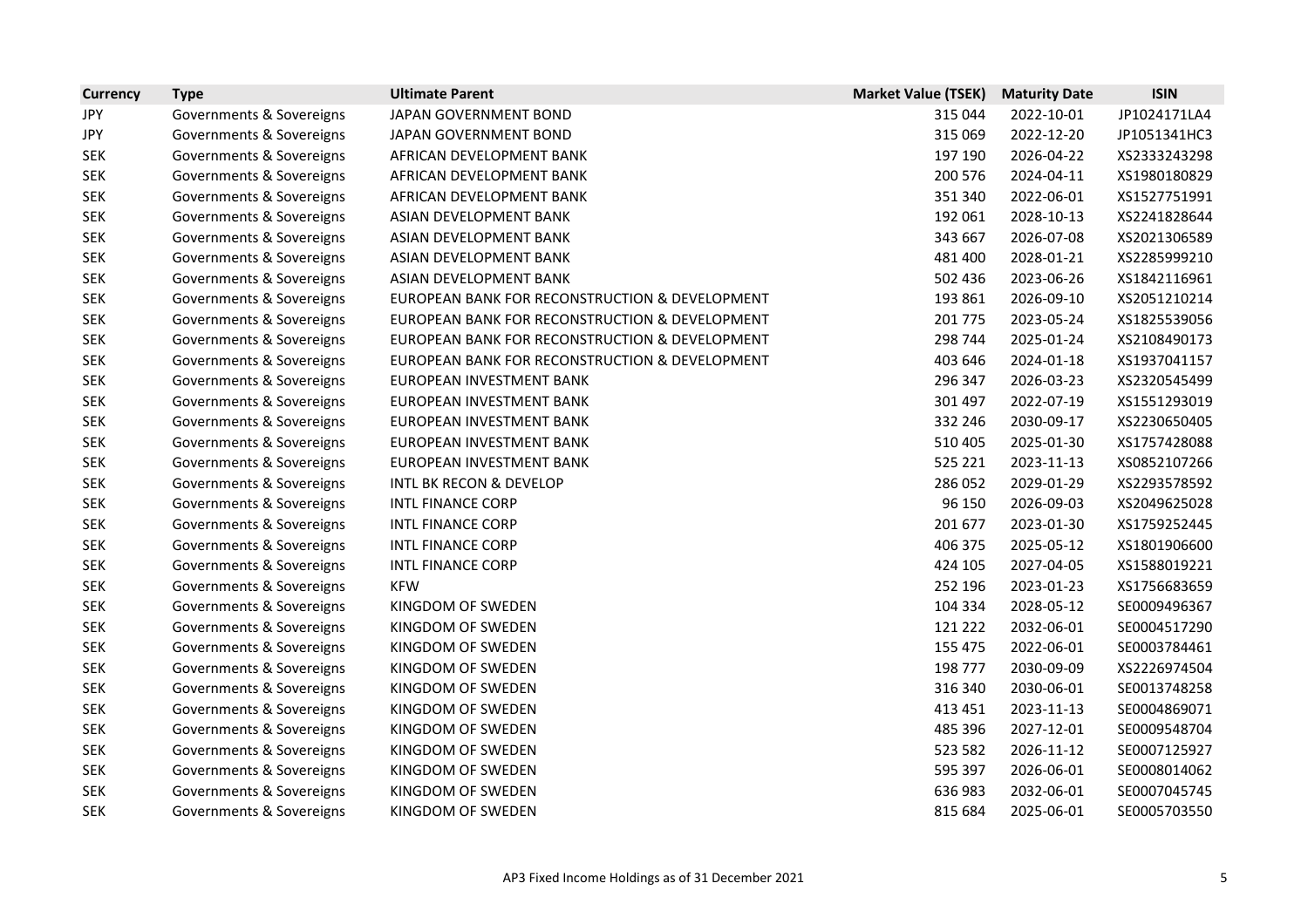| <b>Currency</b> | <b>Type</b>              | <b>Ultimate Parent</b>                         | <b>Market Value (TSEK)</b> | <b>Maturity Date</b> | <b>ISIN</b>  |
|-----------------|--------------------------|------------------------------------------------|----------------------------|----------------------|--------------|
| <b>SEK</b>      | Governments & Sovereigns | KINGDOM OF SWEDEN                              | 899 613                    | 2028-12-01           | SE0000556599 |
| <b>SEK</b>      | Governments & Sovereigns | LANDWIRTSCHAFTLICHE RENTENBANK                 | 294 637                    | 2028-09-14           | XS2386638220 |
| <b>SEK</b>      | Governments & Sovereigns | LANDWIRTSCHAFTLICHE RENTENBANK                 | 339 119                    | 2027-09-28           | XS2238022060 |
| <b>SEK</b>      | Governments & Sovereigns | NORDIC INVESTMENT BANK                         | 98 931                     | 2026-10-20           | XS2400452731 |
| <b>SEK</b>      | Governments & Sovereigns | NORDIC INVESTMENT BANK                         | 100 359                    | 2024-02-01           | XS1943607975 |
| <b>SEK</b>      | Governments & Sovereigns | NORDIC INVESTMENT BANK                         | 100 423                    | 2022-08-29           | XS1673097637 |
| <b>SEK</b>      | Governments & Sovereigns | NORDIC INVESTMENT BANK                         | 301 630                    | 2023-09-22           | XS1494406074 |
| <b>SEK</b>      | Governments & Sovereigns | RIKSBANKEN                                     | 149 001                    | 2022-01-05           | SE0017181571 |
| <b>USD</b>      | Governments & Sovereigns | EUROPEAN BANK FOR RECONSTRUCTION & DEVELOPMENT | 470 480                    | 2025-02-13           | US29874QEE08 |
| <b>USD</b>      | Governments & Sovereigns | EUROPEAN BANK FOR RECONSTRUCTION & DEVELOPMENT | 878 787                    | 2024-09-27           | US29874QAY08 |
| <b>USD</b>      | Governments & Sovereigns | EUROPEAN INVESTMENT BANK                       | 190 586                    | 2027-05-24           | US298785HM16 |
| <b>USD</b>      | Governments & Sovereigns | EUROPEAN INVESTMENT BANK                       | 467028                     | 2030-09-23           | US298785JH03 |
| <b>USD</b>      | Governments & Sovereigns | EUROPEAN INVESTMENT BANK                       | 548 075                    | 2031-05-13           | US298785JN70 |
| <b>USD</b>      | Governments & Sovereigns | <b>INTL BK RECON &amp; DEVELOP</b>             | 471 114                    | 2025-03-03           | US45905URL07 |
| <b>USD</b>      | Governments & Sovereigns | <b>INTL BK RECON &amp; DEVELOP</b>             | 583 950                    | 2025-11-20           | US45905U6L39 |
| <b>USD</b>      | Governments & Sovereigns | <b>INTL FINANCE CORP</b>                       | 473 217                    | 2023-10-04           | XS1890154294 |
| <b>USD</b>      | Governments & Sovereigns | <b>INTL FINANCE CORP</b>                       | 856 169                    | 2022-10-24           | US45950VLH77 |
| <b>USD</b>      | Governments & Sovereigns | <b>KFW</b>                                     | 920 755                    | 2022-09-29           | US500769HP20 |
| <b>USD</b>      | Governments & Sovereigns | <b>KFW</b>                                     | 930 143                    | 2026-10-01           | US500769JQ84 |
| <b>USD</b>      | Governments & Sovereigns | UNITED STATES OF AMERICA                       | 141 767                    | 2049-02-15           | US912810SG40 |
| <b>USD</b>      | Governments & Sovereigns | UNITED STATES OF AMERICA                       | 144 949                    | 2046-02-15           | US912810RR14 |
| <b>USD</b>      | Governments & Sovereigns | UNITED STATES OF AMERICA                       | 228 382                    | 2022-04-30           | US912828X471 |
| <b>USD</b>      | Governments & Sovereigns | UNITED STATES OF AMERICA                       | 341 452                    | 2027-07-15           | US9128282L36 |
| <b>USD</b>      | Governments & Sovereigns | UNITED STATES OF AMERICA                       | 368 550                    | 2026-08-15           | US9128282A70 |
| <b>USD</b>      | Governments & Sovereigns | UNITED STATES OF AMERICA                       | 423 715                    | 2030-08-15           | US91282CAE12 |
| <b>USD</b>      | Governments & Sovereigns | UNITED STATES OF AMERICA                       | 441717                     | 2026-01-15           | US912810FS25 |
| <b>USD</b>      | Governments & Sovereigns | UNITED STATES OF AMERICA                       | 458 417                    | 2022-12-15           | US912828YW42 |
| <b>USD</b>      | Governments & Sovereigns | UNITED STATES OF AMERICA                       | 464 438                    | 2026-01-15           | US912828N712 |
| <b>USD</b>      | Governments & Sovereigns | UNITED STATES OF AMERICA                       | 506 689                    | 2023-04-15           | US9128284H06 |
| <b>USD</b>      | Governments & Sovereigns | UNITED STATES OF AMERICA                       | 514 202                    | 2027-01-15           | US912828V491 |
| <b>USD</b>      | Governments & Sovereigns | UNITED STATES OF AMERICA                       | 515 626                    | 2026-04-15           | US91282CCA71 |
| <b>USD</b>      | Governments & Sovereigns | UNITED STATES OF AMERICA                       | 521 599                    | 2024-10-15           | US912828YL86 |
| <b>USD</b>      | Governments & Sovereigns | UNITED STATES OF AMERICA                       | 558 629                    | 2029-11-15           | US912828YS30 |
| <b>USD</b>      | Governments & Sovereigns | UNITED STATES OF AMERICA                       | 564 111                    | 2024-09-30           | US9128282Y56 |
| <b>USD</b>      | Governments & Sovereigns | UNITED STATES OF AMERICA                       | 593 235                    | 2029-02-15           | US9128286B18 |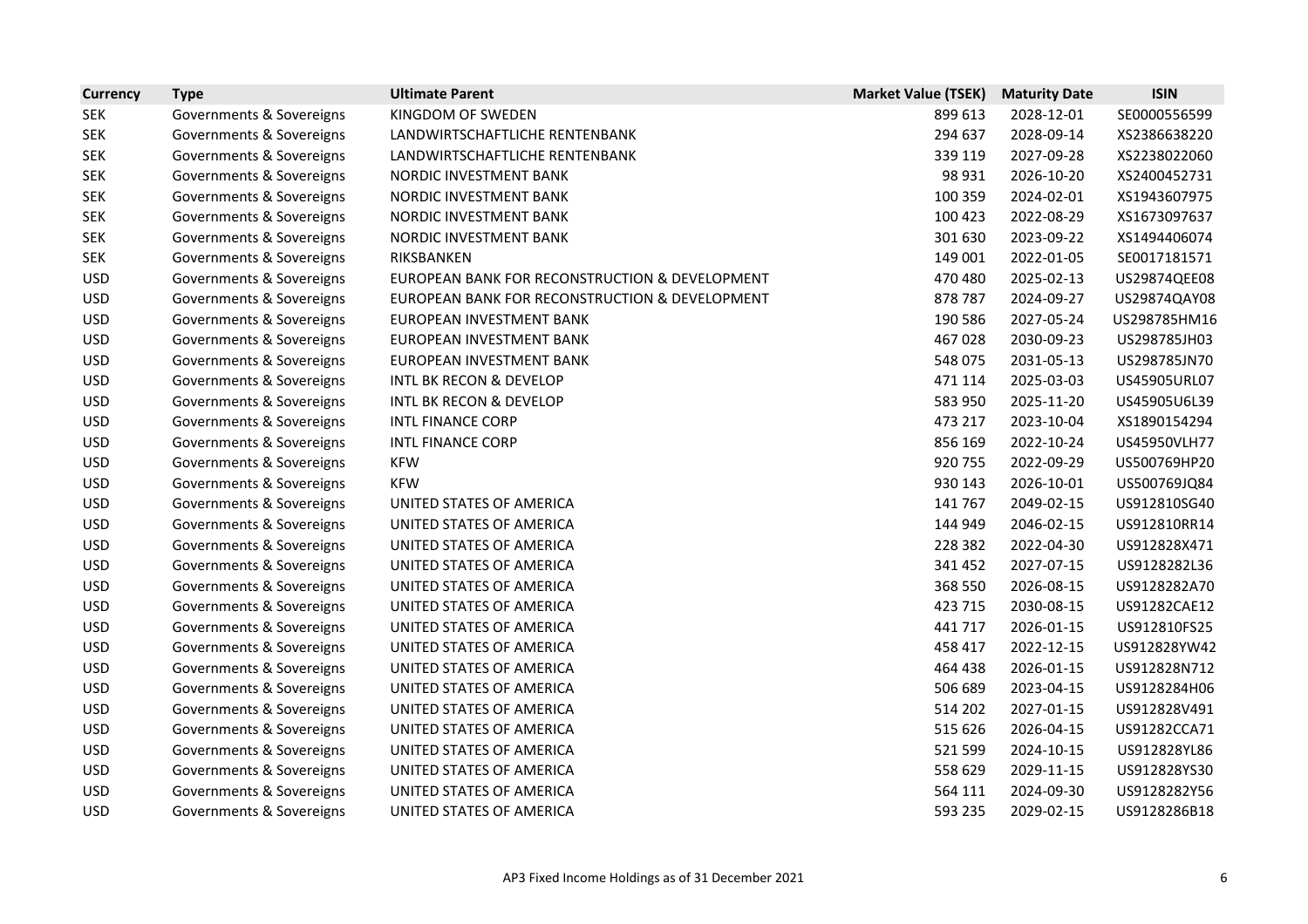| <b>Currency</b> | <b>Type</b>              | <b>Ultimate Parent</b>   | <b>Market Value (TSEK)</b> | <b>Maturity Date</b> | <b>ISIN</b>  |
|-----------------|--------------------------|--------------------------|----------------------------|----------------------|--------------|
| <b>USD</b>      | Governments & Sovereigns | UNITED STATES OF AMERICA | 621 138                    | 2028-04-15           | US912810FD55 |
| <b>USD</b>      | Governments & Sovereigns | UNITED STATES OF AMERICA | 624 700                    | 2025-10-15           | US91282CAQ42 |
| <b>USD</b>      | Governments & Sovereigns | UNITED STATES OF AMERICA | 643 768                    | 2023-09-30           | US912828T263 |
| <b>USD</b>      | Governments & Sovereigns | UNITED STATES OF AMERICA | 670 087                    | 2022-07-15           | US912828TE09 |
| <b>USD</b>      | Governments & Sovereigns | UNITED STATES OF AMERICA | 681 257                    | 2026-07-15           | US912828S505 |
| <b>USD</b>      | Governments & Sovereigns | UNITED STATES OF AMERICA | 687 420                    | 2024-01-15           | US912828B253 |
| <b>USD</b>      | Governments & Sovereigns | UNITED STATES OF AMERICA | 690 983                    | 2029-01-15           | US9128285W63 |
| <b>USD</b>      | Governments & Sovereigns | UNITED STATES OF AMERICA | 698 098                    | 2026-10-15           | US91282CDC29 |
| <b>USD</b>      | Governments & Sovereigns | UNITED STATES OF AMERICA | 757 152                    | 2027-01-15           | US912810PS15 |
| <b>USD</b>      | Governments & Sovereigns | UNITED STATES OF AMERICA | 767 294                    | 2027-05-15           | US912828X885 |
| <b>USD</b>      | Governments & Sovereigns | UNITED STATES OF AMERICA | 769 162                    | 2029-07-15           | US9128287D64 |
| <b>USD</b>      | Governments & Sovereigns | UNITED STATES OF AMERICA | 802 661                    | 2028-07-15           | US912828Y388 |
| <b>USD</b>      | Governments & Sovereigns | UNITED STATES OF AMERICA | 808 814                    | 2031-01-15           | US91282CBF77 |
| <b>USD</b>      | Governments & Sovereigns | UNITED STATES OF AMERICA | 848 185                    | 2030-05-15           | US912828ZQ64 |
| <b>USD</b>      | Governments & Sovereigns | UNITED STATES OF AMERICA | 854 330                    | 2029-04-15           | US912810FH69 |
| <b>USD</b>      | Governments & Sovereigns | UNITED STATES OF AMERICA | 858 526                    | 2027-09-30           | US91282CAL54 |
| <b>USD</b>      | Governments & Sovereigns | UNITED STATES OF AMERICA | 866 741                    | 2028-01-15           | US912810PV44 |
| <b>USD</b>      | Governments & Sovereigns | UNITED STATES OF AMERICA | 881072                     | 2025-06-30           | US912828ZW33 |
| <b>USD</b>      | Governments & Sovereigns | UNITED STATES OF AMERICA | 895 152                    | 2023-12-15           | US91282CBA80 |
| <b>USD</b>      | Governments & Sovereigns | UNITED STATES OF AMERICA | 897 126                    | 2023-01-15           | US912828UH11 |
| <b>USD</b>      | Governments & Sovereigns | UNITED STATES OF AMERICA | 900 236                    | 2024-07-15           | US912828WU04 |
| <b>USD</b>      | Governments & Sovereigns | UNITED STATES OF AMERICA | 906 949                    | 2023-07-15           | US912828VM96 |
| <b>USD</b>      | Governments & Sovereigns | UNITED STATES OF AMERICA | 909 900                    | 2028-11-15           | US9128285M81 |
| <b>USD</b>      | Governments & Sovereigns | UNITED STATES OF AMERICA | 912 771                    | 2022-05-31           | US912828XR65 |
| <b>USD</b>      | Governments & Sovereigns | UNITED STATES OF AMERICA | 916 141                    | 2030-02-15           | US912828Z948 |
| <b>USD</b>      | Governments & Sovereigns | UNITED STATES OF AMERICA | 919 307                    | 2023-07-31           | US912828S927 |
| <b>USD</b>      | Governments & Sovereigns | UNITED STATES OF AMERICA | 919 365                    | 2030-01-15           | US912828Z377 |
| <b>USD</b>      | Governments & Sovereigns | UNITED STATES OF AMERICA | 919 433                    | 2025-07-15           | US912828XL95 |
| <b>USD</b>      | Governments & Sovereigns | UNITED STATES OF AMERICA | 920 035                    | 2023-03-31           | US912828Q293 |
| <b>USD</b>      | Governments & Sovereigns | UNITED STATES OF AMERICA | 920 249                    | 2022-09-30           | US9128282W90 |
| <b>USD</b>      | Governments & Sovereigns | UNITED STATES OF AMERICA | 920 788                    | 2022-10-31           | US9128283C28 |
| <b>USD</b>      | Governments & Sovereigns | UNITED STATES OF AMERICA | 922 363                    | 2022-07-31           | US912828XQ82 |
| <b>USD</b>      | Governments & Sovereigns | UNITED STATES OF AMERICA | 922 490                    | 2023-05-15           | US912828VB32 |
| <b>USD</b>      | Governments & Sovereigns | UNITED STATES OF AMERICA | 922 500                    | 2023-06-30           | US912828S356 |
| <b>USD</b>      | Governments & Sovereigns | UNITED STATES OF AMERICA | 923 044                    | 2026-05-15           | US912828R366 |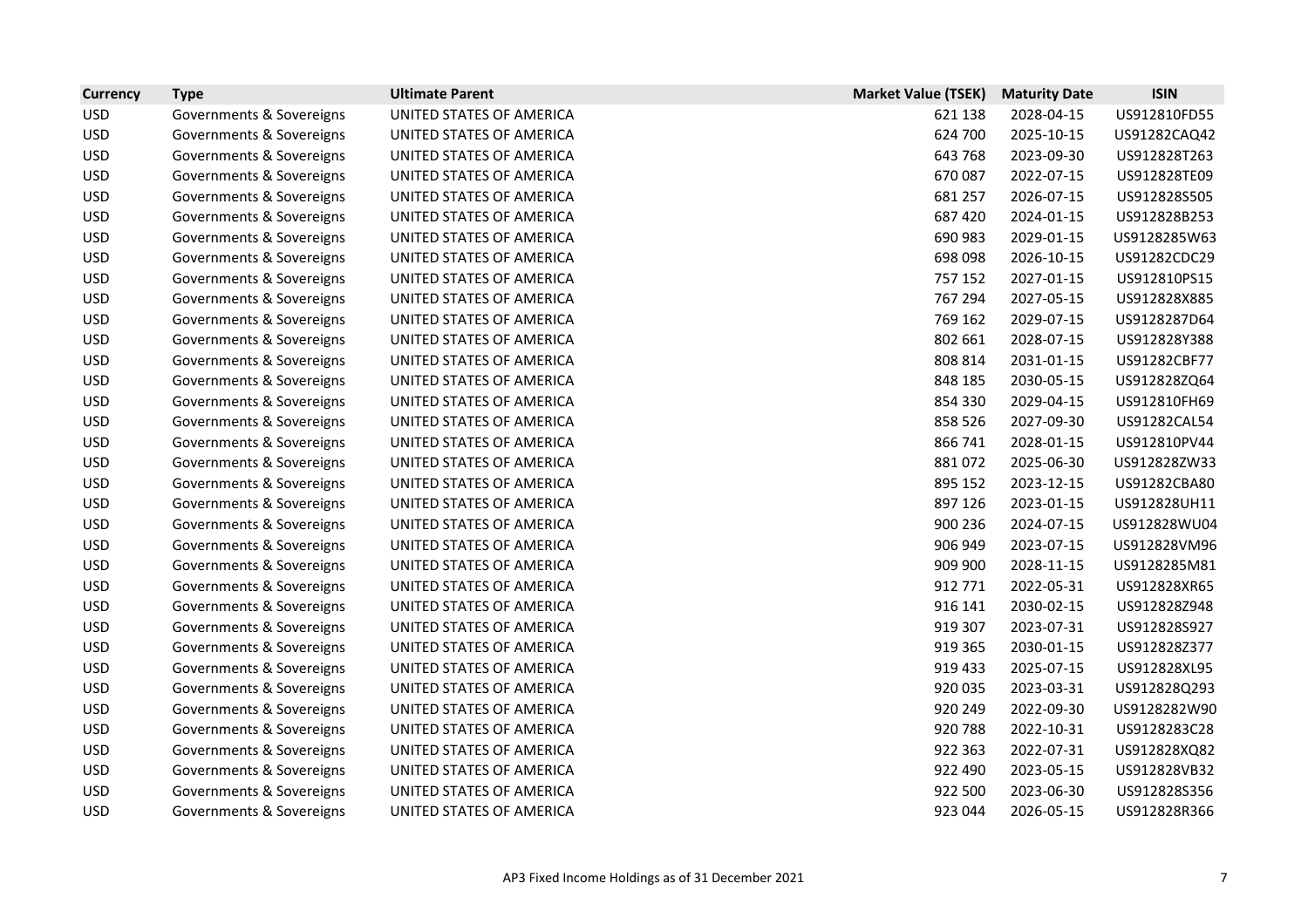| <b>Currency</b> | <b>Type</b>                        | <b>Ultimate Parent</b>             | <b>Market Value (TSEK)</b> | <b>Maturity Date</b> | <b>ISIN</b>  |
|-----------------|------------------------------------|------------------------------------|----------------------------|----------------------|--------------|
| <b>USD</b>      | Governments & Sovereigns           | UNITED STATES OF AMERICA           | 927 008                    | 2026-02-15           | US912828P469 |
| <b>USD</b>      | Governments & Sovereigns           | UNITED STATES OF AMERICA           | 927 955                    | 2023-02-15           | US912828UN88 |
| <b>USD</b>      | Governments & Sovereigns           | UNITED STATES OF AMERICA           | 929 991                    | 2030-07-15           | US912828ZZ63 |
| <b>USD</b>      | Governments & Sovereigns           | UNITED STATES OF AMERICA           | 937 002                    | 2024-03-31           | US912828W713 |
| <b>USD</b>      | Governments & Sovereigns           | UNITED STATES OF AMERICA           | 938 753                    | 2026-07-31           | US912828Y958 |
| <b>USD</b>      | Governments & Sovereigns           | UNITED STATES OF AMERICA           | 939 595                    | 2026-11-15           | US912828U246 |
| <b>USD</b>      | Governments & Sovereigns           | UNITED STATES OF AMERICA           | 940 053                    | 2024-06-30           | US912828XX34 |
| <b>USD</b>      | Governments & Sovereigns           | UNITED STATES OF AMERICA           | 941 041                    | 2025-08-15           | US912828K742 |
| <b>USD</b>      | Governments & Sovereigns           | UNITED STATES OF AMERICA           | 941 219                    | 2023-08-15           | US912828VS66 |
| <b>USD</b>      | Governments & Sovereigns           | UNITED STATES OF AMERICA           | 941 635                    | 2024-11-15           | US912828G385 |
| <b>USD</b>      | Governments & Sovereigns           | UNITED STATES OF AMERICA           | 946 162                    | 2025-11-15           | US912828M565 |
| <b>USD</b>      | Governments & Sovereigns           | UNITED STATES OF AMERICA           | 948 531                    | 2024-08-15           | US912828D564 |
| <b>USD</b>      | Governments & Sovereigns           | UNITED STATES OF AMERICA           | 953 914                    | 2024-04-15           | US9128286N55 |
| <b>USD</b>      | Governments & Sovereigns           | UNITED STATES OF AMERICA           | 954 048                    | 2027-11-15           | US9128283F58 |
| <b>USD</b>      | Governments & Sovereigns           | UNITED STATES OF AMERICA           | 956 868                    | 2027-02-15           | US912828V988 |
| <b>USD</b>      | Governments & Sovereigns           | UNITED STATES OF AMERICA           | 958 247                    | 2027-08-15           | US9128282R06 |
| <b>USD</b>      | Governments & Sovereigns           | UNITED STATES OF AMERICA           | 963 036                    | 2025-02-28           | US9128283Z13 |
| <b>USD</b>      | Governments & Sovereigns           | UNITED STATES OF AMERICA           | 968 737                    | 2029-05-15           | US9128286T26 |
| <b>USD</b>      | Governments & Sovereigns           | UNITED STATES OF AMERICA           | 978 628                    | 2029-01-15           | US912810PZ57 |
| <b>USD</b>      | Governments & Sovereigns           | UNITED STATES OF AMERICA           | 985 887                    | 2025-04-15           | US912828ZJ22 |
| <b>USD</b>      | Governments & Sovereigns           | UNITED STATES OF AMERICA           | 988 841                    | 2028-02-15           | US9128283W81 |
| <b>USD</b>      | Governments & Sovereigns           | UNITED STATES OF AMERICA           | 990 711                    | 2028-05-15           | US9128284N73 |
| <b>USD</b>      | Governments & Sovereigns           | UNITED STATES OF AMERICA           | 999 566                    | 2028-08-15           | US9128284V99 |
| <b>USD</b>      | Governments & Sovereigns           | UNITED STATES OF AMERICA           | 1020982                    | 2025-01-15           | US912828H458 |
| <b>USD</b>      | Governments & Sovereigns           | UNITED STATES OF AMERICA           | 1025089                    | 2028-01-15           | US9128283R96 |
| <b>USD</b>      | Governments & Sovereigns           | UNITED STATES OF AMERICA           | 1 0 69 7 98                | 2025-01-15           | US912810FR42 |
| <b>USD</b>      | Governments & Sovereigns           | UNITED STATES OF AMERICA           | 1073558                    | 2024-01-15           | US91282CBE03 |
| <b>USD</b>      | Governments & Sovereigns           | UNITED STATES OF AMERICA           | 1 105 484                  | 2025-01-31           | US912828Z526 |
| <b>USD</b>      | Governments & Sovereigns           | UNITED STATES OF AMERICA           | 1 1 2 1 1 2 3              | 2025-05-15           | US912828XB14 |
| <b>USD</b>      | Governments & Sovereigns           | UNITED STATES OF AMERICA           | 1 1 3 1 6 7 3              | 2023-11-15           | US912828WE61 |
| <b>USD</b>      | Governments & Sovereigns           | UNITED STATES OF AMERICA           | 1 143 193                  | 2024-02-15           | US912828B667 |
| <b>USD</b>      | Governments & Sovereigns           | UNITED STATES OF AMERICA           | 1 4 1 5 6 7 0              | 2024-05-15           | US912828WJ58 |
| <b>USD</b>      | <b>Insurance-Linked Securities</b> | <b>INSURANCE LINKED SECURITIES</b> | 3 590 884                  |                      |              |
| <b>EUR</b>      | Mortgages & Agencies               | <b>TROPHI AB</b>                   | 393 529                    | 2025-12-31           |              |
| <b>SEK</b>      | Mortgages & Agencies               | HEMSÖ INTRESSENTER                 | 595 084                    | 2023-12-31           |              |